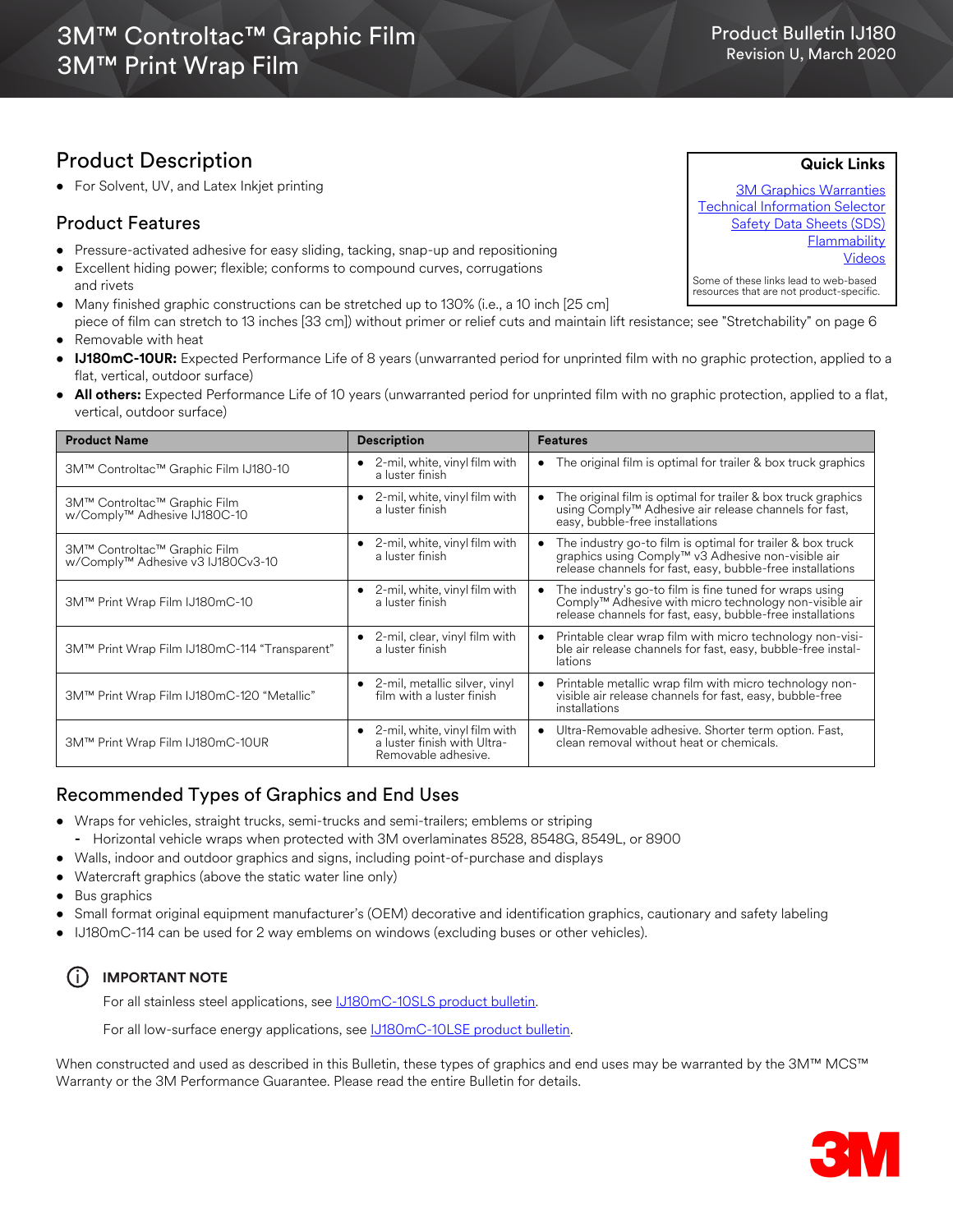### Recommended Compatible Products

See [3Mgraphics.com/warranties](http://solutions.3m.com/wps/portal/3M/en_US/Graphics/3Mgraphics/ToolsandSupport/Warranties/?WT.mc_id=www.3mgraphics.com/warranties) for a complete list of compatible products that are approved by 3M for use with the base film covered in this Bulletin and used for the creation of a graphic that may be eligible for the 3M™ MCS™ Warranty or 3M Performance Guarantee.

### OEM Inkjet Inks and Printers for the 3M Performance Guarantee

See the [3M Performance Guarantee Matrix](http://multimedia.3m.com/mws/media/443364O/pg-printer-ink-film-linked-warranty-matrix.pdf?fn=PG%20Warranty%20Matrix.pdf) for a complete list of compatible OEM Inkjet Inks and Printers that are approved by 3M for use with the base film covered in the Bulletin and used for the creation of a graphic that may be eligible for the 3M Performance Guarantee.

### Graphic Protection

- [3M™ Scotchcal™ Gloss Overlaminate 8518](http://multimedia.3m.com/mws/media/1095387O/3m-scotchcal-overlaminate-product-bulletin.pdf)
- [3M™ Scotchcal™ Luster Overlaminate 8519](http://multimedia.3m.com/mws/media/1095387O/3m-scotchcal-overlaminate-product-bulletin.pdf)
- [3M™ Scotchcal™ Matte Overlaminate 8520](http://multimedia.3m.com/mws/media/1095387O/3m-scotchcal-overlaminate-product-bulletin.pdf)
- [3M™ Scotchcal™ Gloss Overlaminate 8528](http://multimedia.3m.com/mws/media/558531O/product-bulletin-gp-1.pdf) *with horizontal vehicle warranty*
- [3M™ Envision™ Gloss Wrap Overlaminate 8548G](http://multimedia.3m.com/mws/media/558531O/product-bulletin-gp-1.pdf) *with horizontal vehicle warranty*
- [3M™ Envision™ Luster Wrap Overlaminate 8549L](http://multimedia.3m.com/mws/media/558531O/product-bulletin-gp-1.pdf) *with horizontal vehicle warranty*
- [3M™ Scotchcal™ Ultra Matte Overlaminate 8915](http://multimedia.3m.com/mws/media/1095387O/3m-scotchcal-overlaminate-product-bulletin.pdf)
- [3M™ Screen Print Gloss Clear 1920DR](http://multimedia.3m.com/mws/media/12348O/1900-solvent-screen-print-ink-line-and-four-color-clears.pdf)
- [3M™ Screen Print UV Gloss Clear 9740i](http://multimedia.3m.com/mws/media/819249O/uv-clear-coats.pdf)
- [3M™ Piezo Inkjet Protective Clear 8530](http://multimedia.3m.com/mws/media/157718O/8530-piezo-inkjet-clear-protection.pdf?&fn=8530.pdf)
- [3M™ Wrap Overlaminate Series 8900](http://multimedia.3m.com/mws/media/1114584O/3m-wrap-overlaminate-series-8900.pdf)
- 3M™ Décor Overlaminate 8600

#### Application Tapes

See [3M Instruction Bulletin AT-1](http://multimedia.3m.com/mws/media/1032943O/instruction-bulletin-at-1-application-tables.pdf) to determine what application tape is recommend for your film or finished graphic.

#### Other Products

- [3M™ Edge Sealer 3950](http://multimedia.3m.com/mws/media/114158O/edge-sealer-3950-4150s-and-edge-sealer-tape-8914.pdf)
- [3M™ Edge Sealer Tape 8914](http://multimedia.3m.com/mws/media/114158O/edge-sealer-3950-4150s-and-edge-sealer-tape-8914.pdf)
- [3M™ Vehicle Channel Applicator Tool VCAT-2](http://multimedia.3m.com/mws/media/471744O/vehicle-channel-applicator-tools-vcat-2-roller-l-roller-s.pdf)
- [3M™ Roller S \(small hard roller\)](http://multimedia.3m.com/mws/media/471744O/vehicle-channel-applicator-tools-vcat-2-roller-l-roller-s.pdf)
- [3M™ Roller L \(large hard roller\)](http://multimedia.3m.com/mws/media/471744O/vehicle-channel-applicator-tools-vcat-2-roller-l-roller-s.pdf)
- [3M™ Scotchgard™ Paint Protection Film SGH6](http://multimedia.3m.com/mws/media/864001O/3mtm-paint-protection-film-on-3m-vehicle-wraps.pdf)

#### Certificate of 3M™ MCS™ Warranty

Graphic manufacturers who produce digitally printed graphics made with all 3M Graphics Products, including 3M Ink purchased through a qualified 3M Distributor or 3M Printing Partner, may register to be recognized with a Certificate of 3M™ MCS™ Warranty. Only graphic manufacturers having a current Certificate of 3M™ MCS™ Warranty are eligible to extend this warranty to their customers.

**NOTE:** For non-digitally printed Finished Graphics, check your eligibility for the 3M™ MCS™ Warranty by viewing the Warranty Period found within the Product Bulletin or using the warranty selector at [www.3mgraphics.com/warranties.](www.3mgraphics.com/warranties)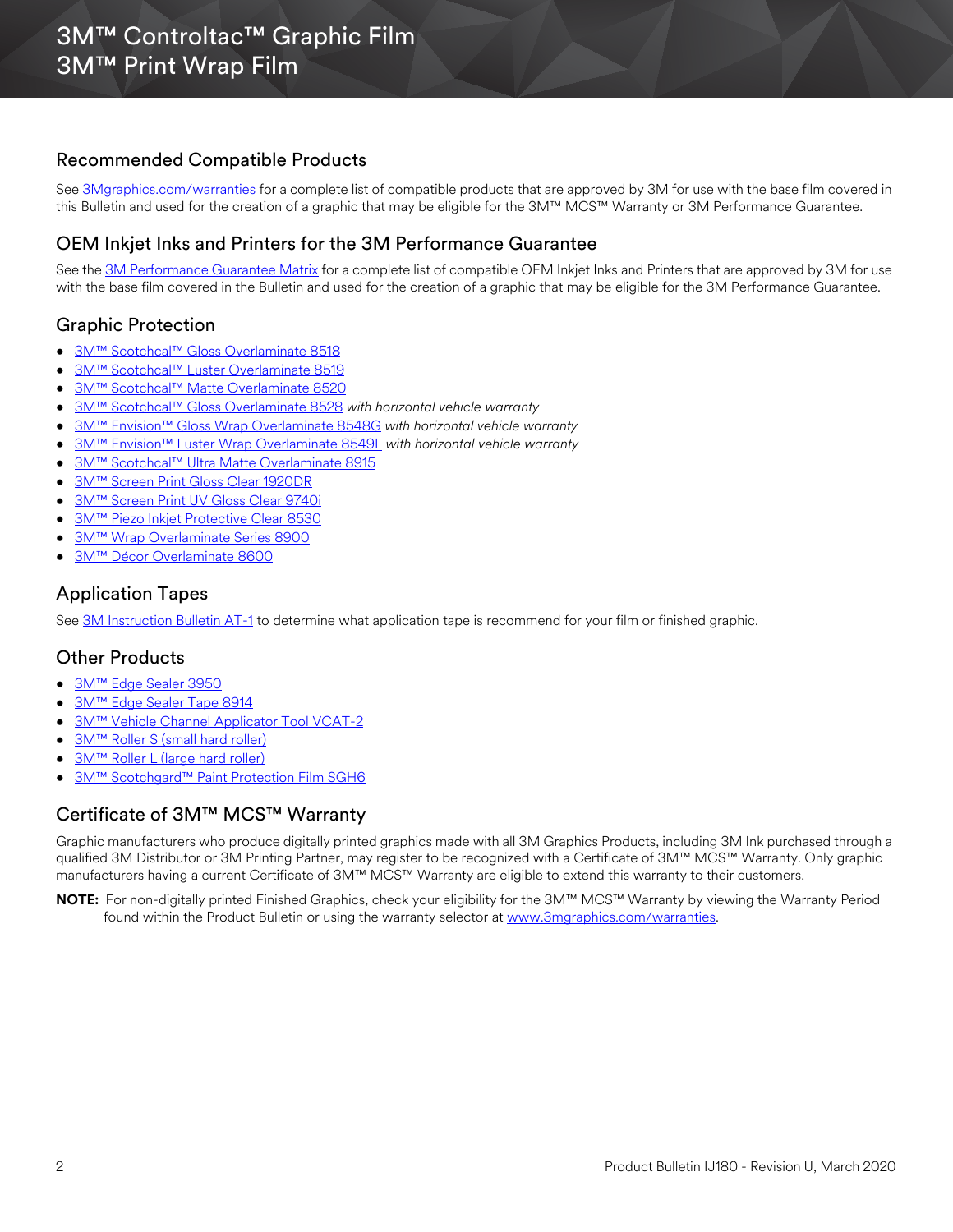## **Characteristics**

These are typical values for unprocessed product. Processing may change the values.

### Physical Characteristics

| <b>Characteristic</b>                                     | Value                                                                                                                                                                                                                                                                                                                                         |  |  |  |
|-----------------------------------------------------------|-----------------------------------------------------------------------------------------------------------------------------------------------------------------------------------------------------------------------------------------------------------------------------------------------------------------------------------------------|--|--|--|
| <b>Material</b>                                           | Cast vinyl                                                                                                                                                                                                                                                                                                                                    |  |  |  |
| <b>Film Color</b>                                         | Film IJ180, IJ180C, IJ180Cv3, IJ180mC-10, IJ180mC-10UR: White, opaque<br><b>IJ180mC-120: Silver</b><br><b>IJ180mC-114: Clear</b>                                                                                                                                                                                                              |  |  |  |
| <b>Thickness</b>                                          | Without adhesive: 2 mil (0.05 mm)<br><b>With adhesive:</b> $3-4$ mil $(0.08-0.10$ mm)                                                                                                                                                                                                                                                         |  |  |  |
| <b>Adhesive</b>                                           | <b>Film IJ180:</b> Pressure-activated (slide, tack, snap-up, reposition)<br>Films IJ180C, IJ180Cv3; IJ180mC (all versions): Pressure-activated (slide, tack, snap-up, reposition) with<br>air release channels                                                                                                                                |  |  |  |
| <b>Adhesive Color</b>                                     | Film IJ180. IJ180C. IJ180Cv3. IJ180mC-10. IJ180mC-10UR: Gray<br>IJ180mC-120: Silver<br><b>IJ180mC-114: Clear</b>                                                                                                                                                                                                                              |  |  |  |
| Liner                                                     | Polvethylene-coated paper                                                                                                                                                                                                                                                                                                                     |  |  |  |
| <b>Adhesion, Typical</b><br>24 hours after<br>application | <b>ABS:</b> $4-5$ pounds/inch $(0.72-0.89 \text{ kg/cm})$<br>Acrylic enamel: 3-4 pounds/inch (0.54-0.72 kg/cm)<br>Aluminum, anodized: 7-8 pounds/inch (1.26-1.43 kg/cm)<br>Aluminum, etched: 5-6 pounds/inch (0.89-1.08 kg/cm)<br>Chrome: 4-5 pounds/inch (0.72-0.89 kg/cm)<br>Fruehauf pre-painted panels: 3-5 pounds/inch (0.54-0.89 kg/cm) |  |  |  |
| <b>Tensile Strength</b>                                   | 5 pounds/inch at 73 °F (0.9kg/cm at 23 °C)                                                                                                                                                                                                                                                                                                    |  |  |  |
| <b>Chemical</b><br><b>Resistance</b>                      | Resists mild alkalis, mild acids, and salt<br>Excellent resistance to water (does not include immersion)<br>Resists occasional fuel spills                                                                                                                                                                                                    |  |  |  |
| Flammability                                              | ASTM E84 reports: 10180, 10180C, and 10180Cv3 or go to the On-line Product Catalog at 3M.com/graphics<br>All other test reports: call 1-800-328-3908                                                                                                                                                                                          |  |  |  |

# Application Characteristics

| <b>Characteristic</b>                                        | Value                                                                                                                                                                                                                                                                                                                                                                                                                                                                                                                            |  |  |
|--------------------------------------------------------------|----------------------------------------------------------------------------------------------------------------------------------------------------------------------------------------------------------------------------------------------------------------------------------------------------------------------------------------------------------------------------------------------------------------------------------------------------------------------------------------------------------------------------------|--|--|
| <b>Finished Graphic Application</b><br><b>Recommendation</b> | Surface type: flat, with and without rivets, simple curves, compound curves, and<br>corrugations<br>Substrate type: ABS resins, aluminum, chrome, glass, fiberglass reinforced plastics, paint<br>(check adhesion to powder-coated or water-based paints), fiberglass with gel coat<br>Application method: Dry<br>Application temperature: air and substrate<br>Flat without rivets: $40-100$ °F (4-38 °C)<br>Curves or corrugations with rivets: 50-100 °F (10-38 °C)<br>Compound curves and/or watercraft: 60-90 °F (16-32 °C) |  |  |
| <b>Applied Shrinkage</b>                                     | $0.015$ inches $(0.4$ mm)                                                                                                                                                                                                                                                                                                                                                                                                                                                                                                        |  |  |
| <b>Temperature Range After</b><br><b>Application</b>         | -65 to +225 °F (-60 to +107 °C) (not for extended periods of time at the extremes)                                                                                                                                                                                                                                                                                                                                                                                                                                               |  |  |
| <b>Graphic Removal</b>                                       | Removable with heat from most substrates within the Warranty Period at 50 °F (10 °C)<br>minimum (air and substrate).<br>3M makes no claims as to the ease or speed of removal.<br><b>IJ180mC-10UR</b> is ultra-removable, and does not need heat to remove.<br>See 3M Instruction Bulletin 6.5 for removal techniques.                                                                                                                                                                                                           |  |  |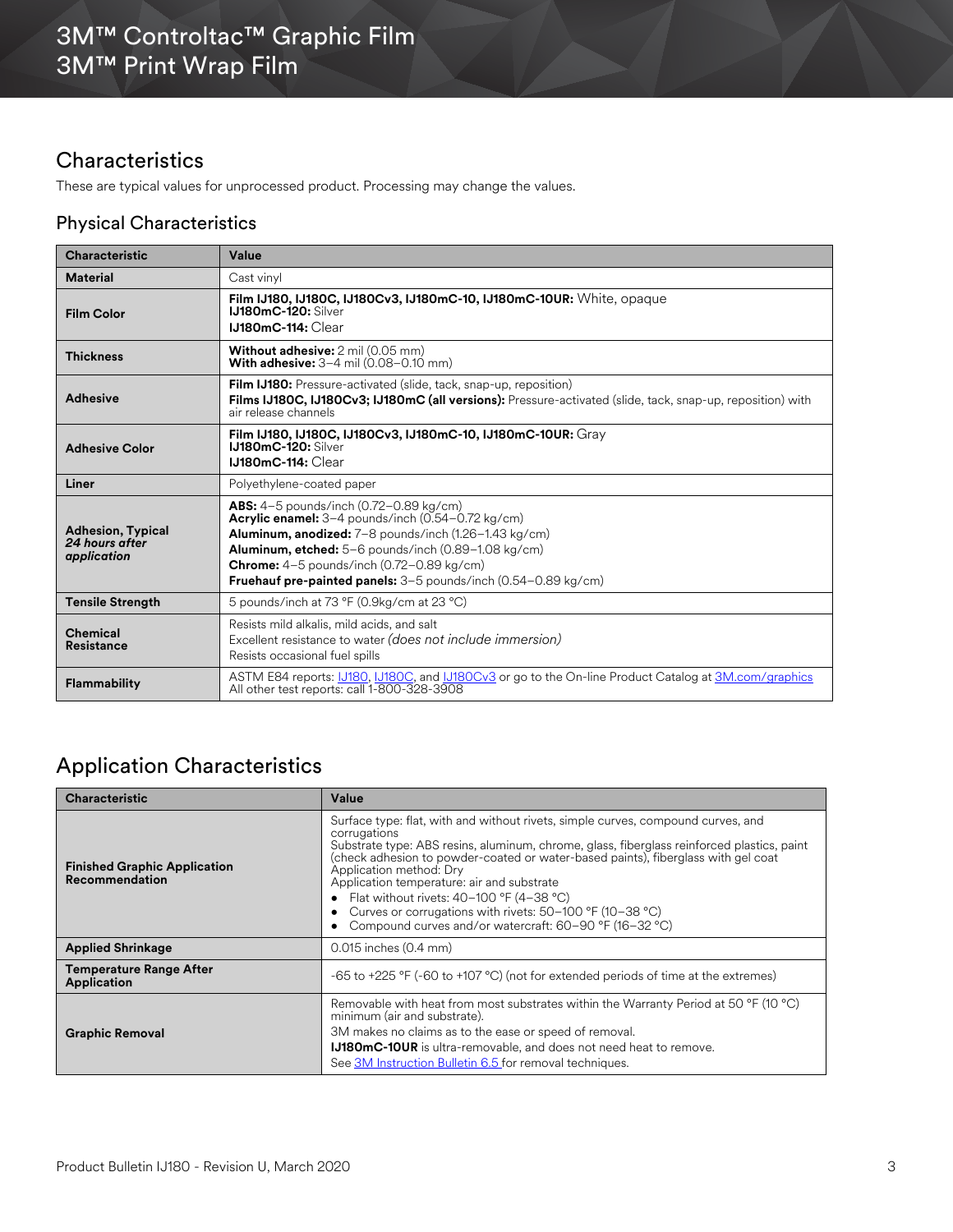## Warranty Information

### Warranty Coverage Overview

The warranty coverage for eligible graphics is based on the user both reading and following all applicable and current 3M Graphics Product and Instruction Bulletins. The warranty period for eligible graphics is as stated in the 3M Graphics Warranties Matrices at the time that the film was purchased. Information found at [3MGraphics.com/warranties](www.3mgraphics.com/warranties) includes:

- [3M Graphics Warranties Bulletin](http://multimedia.3m.com/mws/media/1034875O/3mtm-graphics-warranty-bulletin.pdf?fn=Warranty_Bulletin.pdf)
	- **-** This bulletin contains information on limitations and exceptions, and warranty period reductions for 3M Graphics Warranties. The warranty period may be reduced and stipulations may apply for certain constructions, applications, and graphic exposures as covered in this Bulletin.
- [3M Graphics Warranties Selector](http://solutions.3m.com/wps/portal/3M/en_US/Graphics/3Mgraphics/ToolsAndSupport/Warranties/?PC_Z7_RJH9U5230GE3E02LECFTDQ02P3000000_assetType=MMM_Article&PC_Z7_RJH9U5230GE3E02LECFTDQ02P3000000_assetId=1114269959113&PC_Z7_RJH9U5230GE3E02LECFTDQ02P3000000_univid=1114269959113#Z7_RJH9U5230GE3E02LECFTDQ02P3)
- **-** Use this selector to search for your vertical warranty period by product type, ink type, film name, and/or ink/printer platform.
- [U.S. Desert Southwest Region Map](http://multimedia.3m.com/mws/media/307873O/desert-southwest-region-defined.pdf?fn=Map_DSW.pdf)
	- **-** Use this map of hot, arid desert areas to determine if you are subject to reduced warranted durabilities.

The warranties set forth in this Bulletin are made in lieu of all other express or implied warranties, including any implied warranty of merchantability, fitness for a particular purpose, or arising out of a course of dealing, custom, or usage of trade.

### 3M Basic Product Warranty

3M Graphics Products are warranted to be free of defects in materials and manufacture at the time of shipment and to meet the specifications stated in its applicable 3M Graphics Product Bulletin and as further set forth in the [3M Graphics Warranties Bulletin.](http://multimedia.3m.com/mws/media/1034875O/3mtm-graphics-warranty-bulletin.pdf?fn=Warranty%20Bulletin.pdf)

### Limited Remedy

The limited remedy applicable to each warranty is addressed in the 3M Graphics Warranties Bulletin found at [3MGraphics.com/](www.3mgraphics.com/warranties) [warranties.](www.3mgraphics.com/warranties)

#### Limitation of Liability

Except where prohibited by law, 3M SHALL NOT UNDER ANY CIRCUMSTANCES BE LIABLE TO PURCHASER OR USER FOR ANY DIRECT (EXCEPT FOR THE LIMITED REMEDY PROVIDED IN THE 3M GRAPHICS WARRANTIES BULLETIN), INDIRECT, SPECIAL, INCIDENTAL, OR CONSEQUENTIAL DAMAGES (INCLUDING, BUT NOT LIMITED TO, LABOR, NON-3M MATERIAL CHARGES, LOSS OF PROFITS, REVENUE, BUSINESS, OPPORTUNITY, OR GOODWILL) RESULTING FROM OR IN ANY WAY RELATED TO 3M'S GRAPHICS PRODUCTS, SERVICES, or THIS BULLETIN. This limitation of liability applies regardless of the legal or equitable theory under which such losses or damages are sought.

#### Warranty Period Matrices

See the 3M Graphics Warranties Matrices at [3MGraphics.com/warranties,](http://solutions.3m.com/wps/portal/3M/en_US/Graphics/3Mgraphics/ToolsandSupport/Warranties/?WT.mc_id=www.3mgraphics.com/warranties) for vertical warranty period information specific to your film.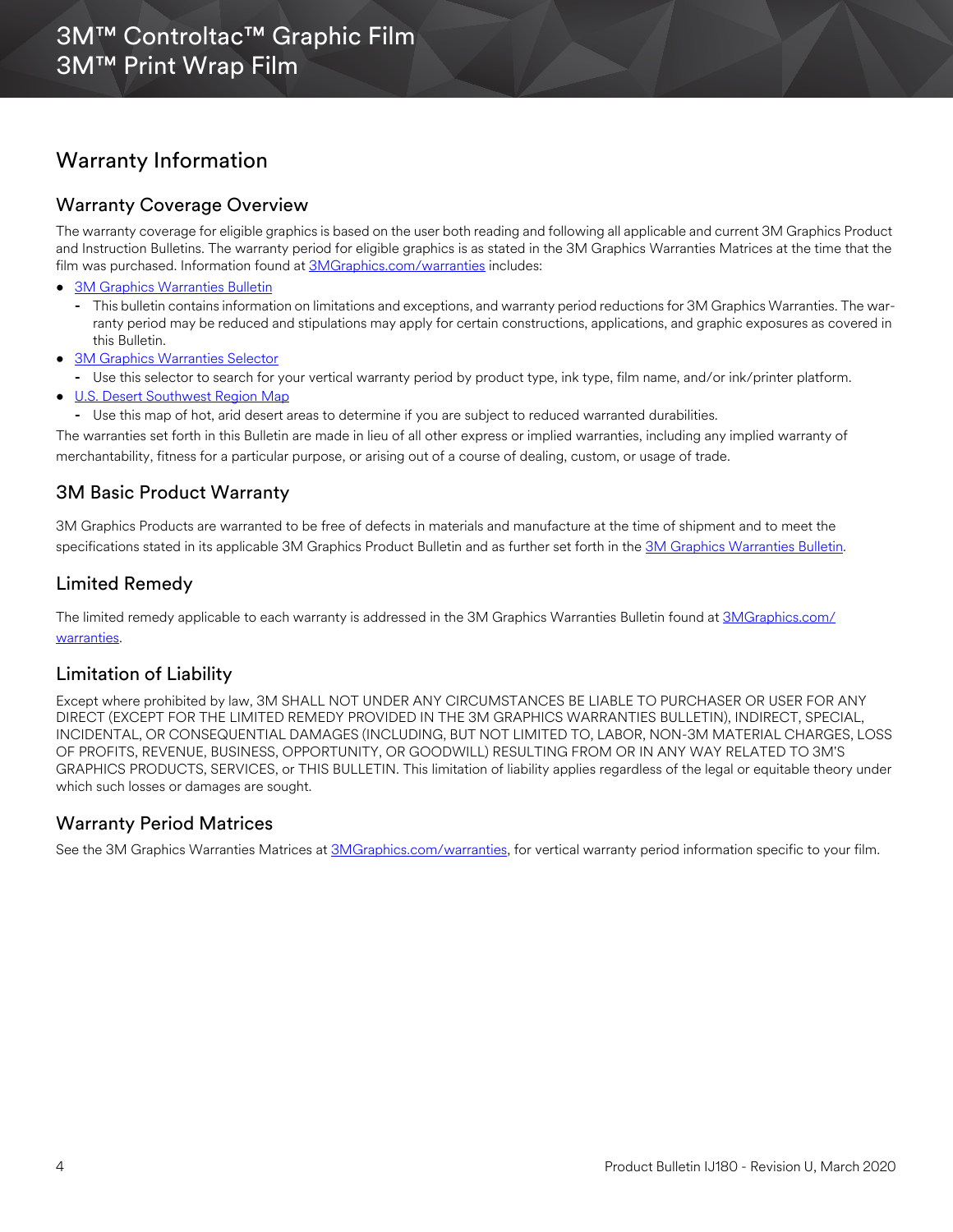#### Warranty Period Matrices - Smooth, Interior Walls

**Table A.** Warranty Period (in years) for Finished Graphics Applied to Smooth, Indoor Walls Not Exposed to the Elements or in Direct Sunlight. See the 3M™ MCS™ Graphics Warranties Matrices at <u>3MGraphics.com/warranties</u> for full list of compatible inks.

|           |                             | <b>Inks</b>    |                                      |                                    |
|-----------|-----------------------------|----------------|--------------------------------------|------------------------------------|
| Film      | <b>Overlaminates</b>        | UV Inkjet Inks | <b>Solvent Inkjet</b><br><b>Inks</b> | <b>Latex Inkjet</b><br><b>Inks</b> |
| U180mC-10 | 8520; 8550M;<br>8600: 8915: |                | 8                                    |                                    |

#### (i) **IMPORTANT NOTE**

**This warranty period does not include removability.**

#### $(i)$  **IMPORTANT NOTE**

Warranty Period table above applies to the listed overlaminates used in conjunction with the films listed in the table and applicable Inkjet inks on smooth, indoor wall applications not exposed to the elements and not located in direct sunlight.

The Adhesion Test Kit must be used to test adhesion characteristics of smooth indoor walls before application in order to be eligible for the 3M™ MCS™ Warranty. See [3M Instruction Bulletin 5.37](http://multimedia.3m.com/mws/media/241610O/5-37-application-guide-to-smooth-and-textured-walls.pdf) for full details.

The 3M Smooth Interior Wall Installation Checklist (located at the end of this Bulletin) must be completed in order for the finished graphic to be eligible for the 3M™ MCS™ Warranty.

#### Additional Limitations

See the 3M Graphics Warranties Bulletin at [3MGraphics.com/warranties](http://solutions.3m.com/wps/portal/3M/en_US/Graphics/3Mgraphics/ToolsandSupport/Warranties/?WT.mc_id=www.3mgraphics.com/warranties), for terms, additional limitations of your warranty, if any, information on reduced warranties for different exposures, and limitations of liability.

## Factors that Affect Graphic Performance Life

The actual performance life of a graphic is affected by:

- the combinations of graphics materials used.
- complete ink drying or curing.
- selection, condition and preparation of the substrate.
- surface texture.
- application methods.
- angle and direction of sun exposure.
- environmental conditions.
- cleaning or maintenance methods.

## Graphics Manufacturing

Before using any equipment, always read the manufacturer's instructions for safe operation.

#### Inkjet Printing

Always read and follow the ink manufacturer's written instructions on usage.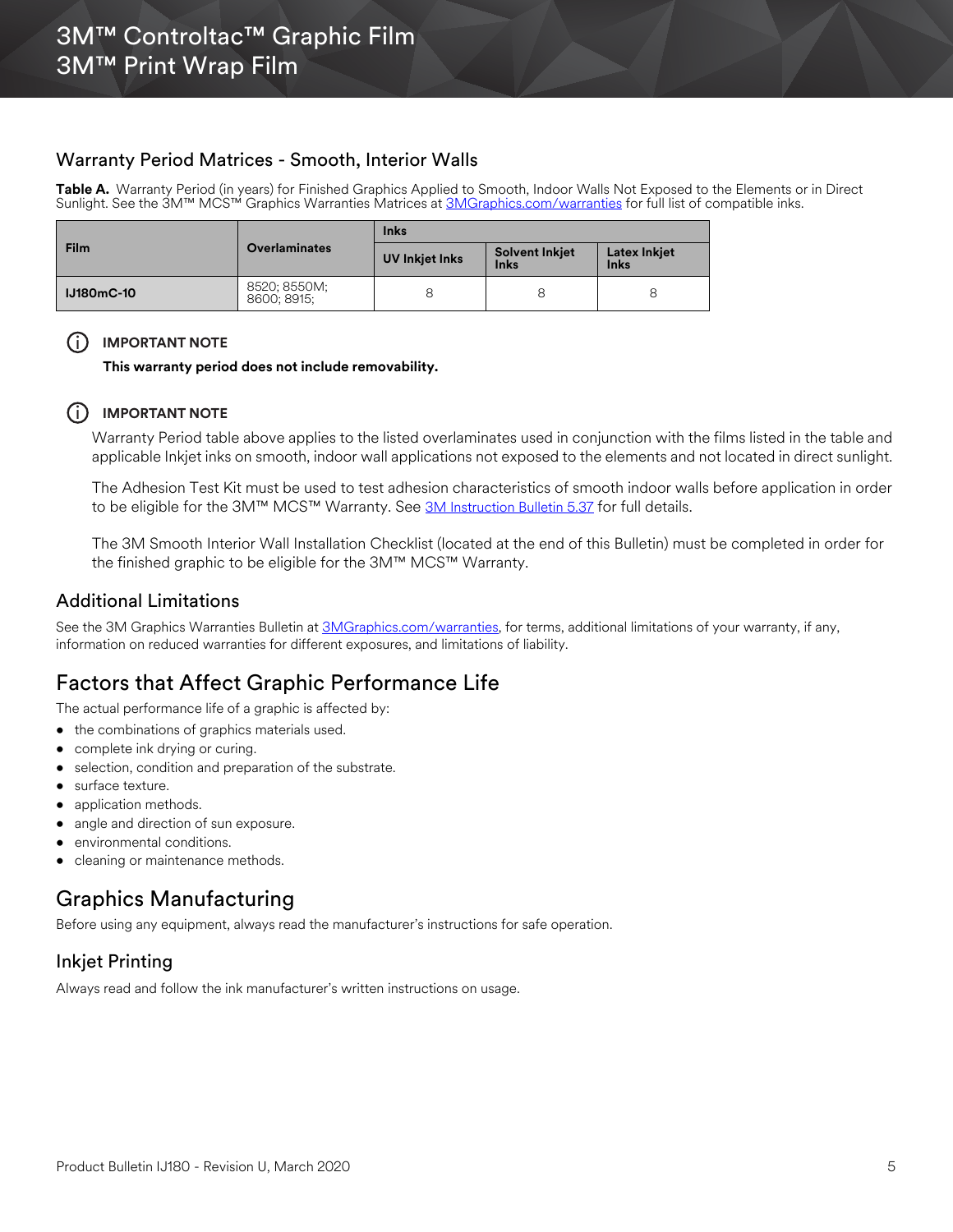#### Total Ink Coverage

The maximum recommended total ink coverage for this film is:

- **270%** when printed with all approved 3M solvent inkjet inks.
- **280%** when printed with all approved 3M UV inkjet inks.
- **280%** when printed with all approved 3M latex inkjet inks.
- **250%** when printed on the Mimaki JV5 Series printer with HS ink series [\(3M Performance Guarantee\)](www.3mgraphics.com/warranties).

Do not exceed the recommended total ink coverage for the ink series used on this product. Having too high a total physical ink amount on the product results in media characteristic changes, incomplete drying, overlaminate lifting, and/or poor graphic performance. For additional details about total ink coverage, refer to the 3M Product and Instruction Bulletin for 3M inks or the [3M Performance Guarantee Matrix](www.3mgraphics.com/warranties) for OEM inks.

#### Completely Dry Graphics

#### i **IMPORTANT NOTE**

Incomplete drying or curing can result in graphic failure including curling, increased shrinkage and adhesion failure, which are not covered under any 3M Graphic Warranty.

See the ink's 3M Product and Instruction Bulletin for more details.

### **Cutting**

See [3M Instruction Bulletin 4.1](http://multimedia.3m.com/mws/media/12586O/4-1-scoring-and-cutting.pdf) for Sheeting, Scoring and Film Cutting details.

#### Graphic Protection

Graphic protection may improve the appearance, performance and durability of the graphic. Click on the graphic protection options listed in Product Bulletin or see the [3M Graphics Market Product Catalog](http://multimedia.3m.com/mws/media/443279O/inkjet-catalog-lowres.pdf), for more information.

#### i **IMPORTANT NOTE**

During installation, scratches may occur on films without graphic protection.

#### Application Tapes

There are two types of application tapes. See [3M Instruction Bulletin AT-1](http://multimedia.3m.com/mws/media/1032943O/instruction-bulletin-at-1-application-tables.pdf) to determine what application tape is recommended for your film or finished graphic.

#### Premasking Tape

Increases stiffness during application while preventing stretching and damage. Use when little or no liner is exposed. See [3M Instruction](http://multimedia.3m.com/mws/media/12587O/4-3-application-tapes-premasking-and-prespacing.pdf)  **Bulletin 4.3** for complete details.

#### Prespacing Tape

Holds cut and weeded letters or graphics in place during application and after removing the film liner, while preventing stretching and damage. Use when large amounts of liner are exposed. See [3M Instruction Bulletin 4.3](http://multimedia.3m.com/mws/media/12587O/4-3-application-tapes-premasking-and-prespacing.pdf) for complete details.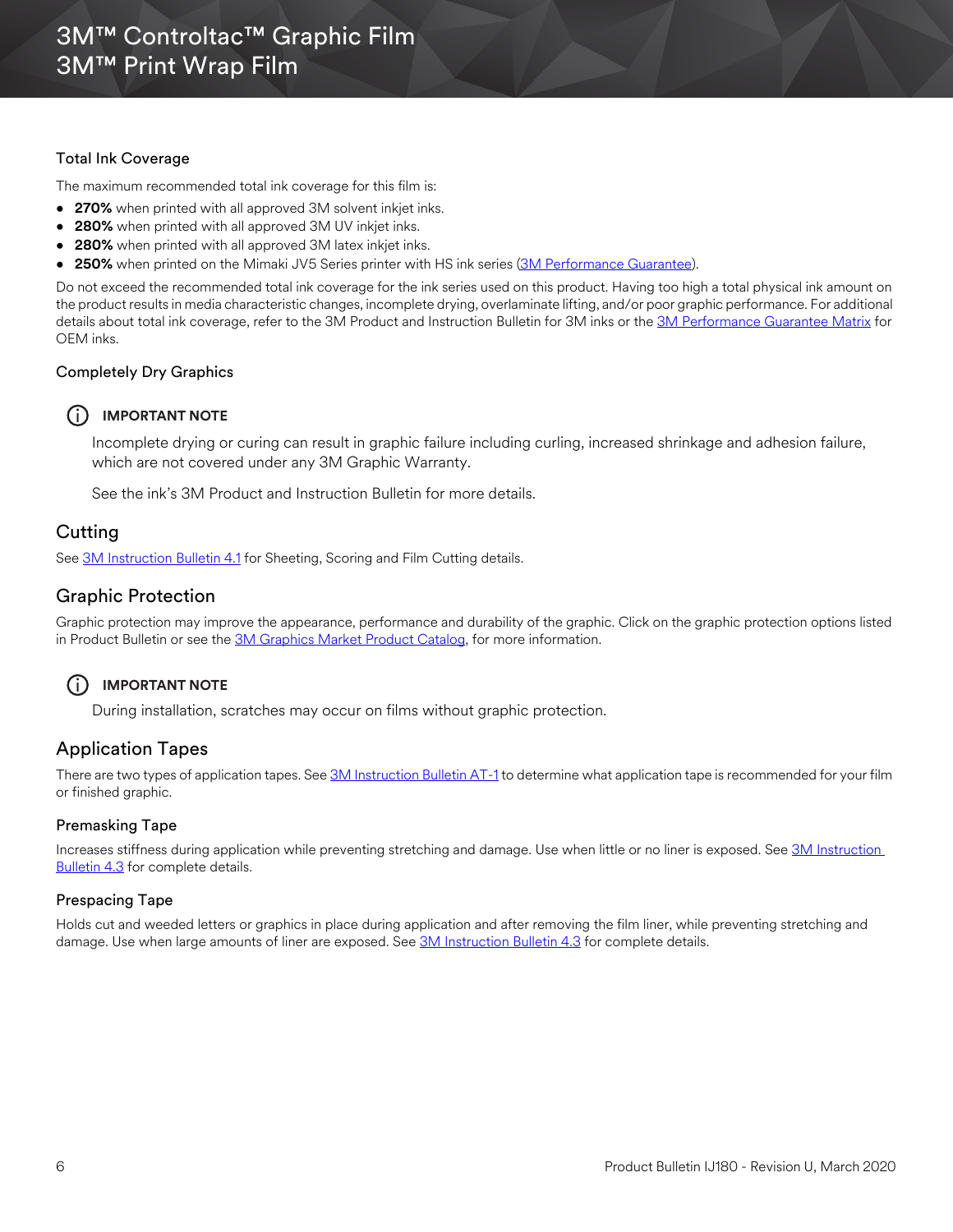## Application and Installation

In addition to other 3M Bulletins specified in this document, the following Bulletins provide details that you may need to successfully apply a graphic.

- [3M Instruction Bulletin 2.1](http://multimedia.3m.com/mws/media/12591O/2-1-design-of-graphics.pdf) Design of graphics.
- [3M Instruction Bulletin 4.22](http://multimedia.3m.com/mws/media/12768O/4-22-lamination-cold-roll.pdf) Lamination Basics for Inkjet Printed Graphics.
- [3M Instruction Bulletin 5.36](http://multimedia.3m.com/mws/media/100373O/5-36-application-techniques-for-automobiles-vans-and-buses.pdf) Application Techniques for Automobiles, Vans and Buses. Complete the 3M Pre-Installation Inspection Record found in this Instruction Bulletin prior to manufacturing or applying a graphic to an automobile, van, or bus.
- [3M Instruction Bulletin 5.4](http://multimedia.3m.com/mws/media/12597O/5-4-application-of-film-to-vehicles-special-applications.pdf) Application, Fleet Trucks.
- [3M Instruction Bulletin 5.42](http://multimedia.3m.com/mws/media/503711O/application-special-considerations-for-watercraft.pdf) Application, Special Considerations for Watercraft. Complete the 3M Pre-Installation Inspection Record found in this Instruction Bulletin prior to manufacturing or applying a graphic to a watercraft.
- [3M Instruction Bulletin 5.5](https://multimedia.3m.com/mws/media/9620O/5-5-application-dry-method.pdf) Application, General Procedures for Interior and Exterior Dry Application.
- [3M Product and Instruction Bulletin V-Tools](https://multimedia.3m.com/mws/media/471744O/vehicle-channel-applicator-tools-vcat-2-roller-l-roller-s.pdf) 3M™ Vehicle Channel Applicator Tools.

#### i **IMPORTANT NOTE**

UV inkjet inks may crack if too much heat is used during graphic application to complex curves and deep contours as well as around rivets. When using heat during application, make sure the film surface temperature does not exceed 212° F (100° C). For best results, always do a test application of a printed graphic to determine how much heat can be used without damaging the image.

#### (i) **IMPORTANT NOTE**

3M recommends using additional heat in the post-application process for vehicle graphics. During this process, 3M only recommends using a heat gun to make sure the film surface temperature reaches a minimum of 200° F (93° C) and does not exceed 225° F (107° C).

#### i **IMPORTANT NOTE**

IJ180mC-120 may exhibit a directional characteristic in its appearance. For the best overall appearance, do not alternate between lengthwise and widthwise graphic panels.

#### Pressure-activated Adhesive

The pressure activated adhesive on this film offers:

- smooth sliding into position on a substrate;
- fast finger tacking to check position; and
- easy snap-up and repositioning when you need it.
- The snap-up and reposition feature is lost:
- when firm pressure with a squeegee or other application tool is applied.
- at application temperatures above 100° F (38° C) even if only light finger pressure was used for tacking.
- if any part of the film is removed from the original liner and reapplied to the same or another liner.
- solvent from inkjet ink has not completely dried or cured, which affects both slideability and snap-up.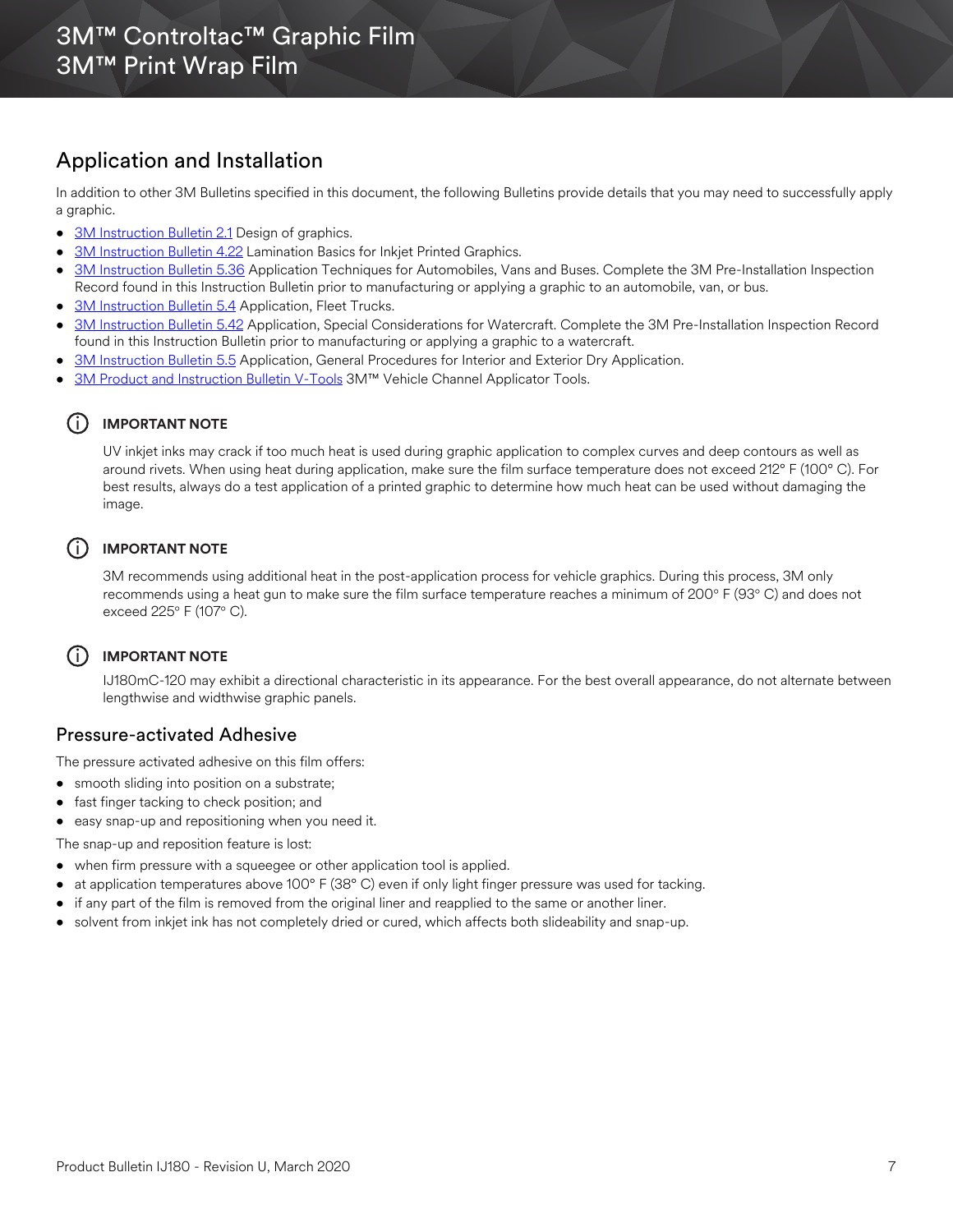### Working with Air Release Channels

Air release channels are a characteristic of films with Comply™ adhesive that allow trapped air to exit through the edges of the graphic.

- The channels will be damaged and effective air removal affected if you remove and attempt to change liners or reapply the same liner.
- For the best results, always work from the center out to the edges of the graphic to allow trapped air to exit through the air release channels. If the channels are closed off by firm pressure and air is trapped, use an air release tool to aid in removing air bubbles. See 3M [Instruction Bulletin 5.4](http://multimedia.3m.com/mws/media/12597O/5-4-application-of-film-to-vehicles-special-applications.pdf) for details.
- The mC channels have slightly different characteristics than the other Comply™ channels like Cv3 and C. Working with mC channels may need a more consistent, firm pressure with overlapping strokes compared with other patterns.

#### Video

Click [here](http://multimedia.3m.com/mws/media/885563O/3ms-complytm-adhesive-for-bubble-free-installations-video.mp4) to see how 3M's Comply™ adhesive technology works.

[Click](https://multimedia.3m.com/mws/media/1449809O/3m-wrap-film-squeegee-application-and-bubble-removal.mp4) here to see a demonstration of film application and bubble removal.

### **Stretchability**

Many finished graphic constructions can be stretched without primer or relief cuts and maintain lift resistance.

- For Automobiles, Vans and Buses, see [3M Instruction Bulletin 5.36](http://multimedia.3m.com/mws/media/100373O/5-36-application-techniques-for-automobiles-vans-and-buses.pdf) for details and exceptions.
- For Straight trucks, semi-trucks and semi-trailers, see [3M Instruction Bulletin 5.4](http://multimedia.3m.com/mws/media/12597O/5-4-application-of-film-to-vehicles-special-applications.pdf) for details and exceptions.

#### 3M™ Tape Primer 94

3M recommends that where the film will be stretched, particularly on the edges of the film, use primer to maximize a graphic's bond to its substrate.

## Maintenance and Cleaning

Use a cleaner designed for general housekeeping such as the Scotch-Brite™ Easy Eraser or Simple Green® and then rinse with clear water. The cleaner must be wet, non-abrasive, without solvents, and have a pH value between 3 and 11 (neither strongly acidic nor strongly alkaline). See [3M Instruction Bulletin 6.5](http://multimedia.3m.com/mws/media/12593O/6-5-storage-handling-maintenance-removal-of-films-sheetings.pdf) for details.

## Removal

Removal may require heat. The ease and rate of removal depends on a number of factors. See [3M Instruction Bulletin 6.5](http://multimedia.3m.com/mws/media/12593O/6-5-storage-handling-maintenance-removal-of-films-sheetings.pdf) for details.

## Shelf Life, Storage and Shipping

#### Shelf Life

The shelf life is never more than 3 years from the date of manufacture on the original box. If you process the film, the shelf life is changed to 1 year from the processing date, but not later than the 3 year maximum from the manufacturing date.

#### Storage Conditions

- 40 $\degree$  to 100  $\degree$ F (4 $\degree$  to 38  $\degree$ C)
- Out of sunlight
- Clean, dry area
- Original container
- Bring the film to room temperature before use

#### Shipping Finished Graphics

Flat, or rolled printed side out on 6 inch (15 cm) or larger core. This helps prevent the application tape, if used, from popping off.